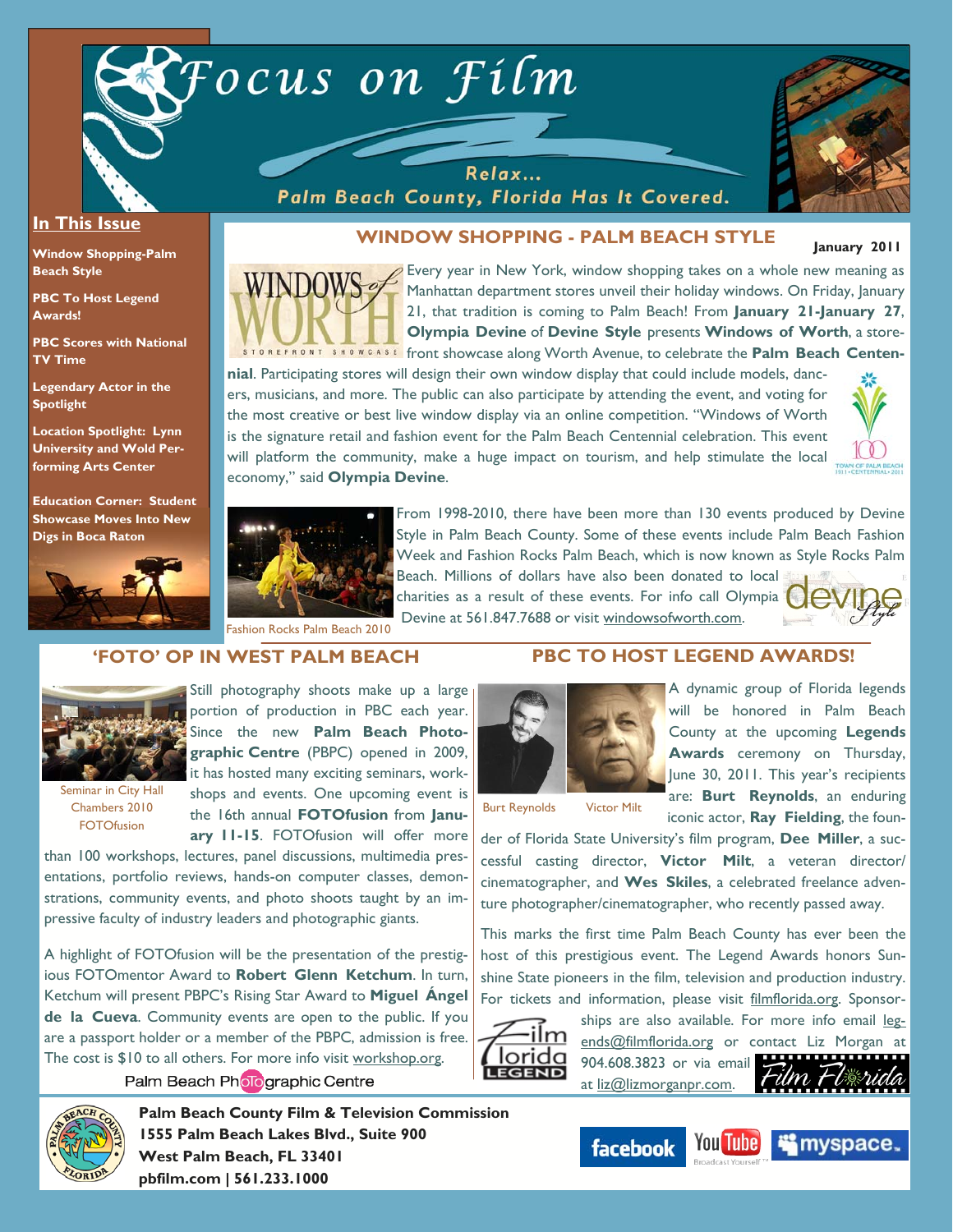#### **RESORT IS IMMORTALIZED ON SCREEN**



**Down By The Breakers** is in release on DVD by the **Palm Beach Film Institute** and **The Breakers Palm Beach**. beautifully renovated resort has been immortalized through the production

Down By The Breakers

expertise of **National Teleproductions**, working closely with Mr. Ponce and The Breakers media and marketing departments.

This companion to *A Worth Avenue Story*, the 33-minute DVD of Mr. Ponce's walking tour of the world famous residential shopping district, are two anchors in the ongoing Living History film series about Palm Beach being produced by the Film Institute as part of the Palm Beach Centennial celebrations in 2011. FTC board members Bill Metzger and Bob Peterson led the financing and production teams for both films. For info call 561.233.1000.

#### **NEW CELEBRITY WEBSITE 'ROX'!**

# **ROXWORLD**

A new celebrity shopping network has been launched! RoxWorld.TV, is a reflection of **Roxanna Cella**, the host of *Palm Beach* 

Jim Ponce's classic 45-minute tour of the **Rox**, a TV Show based out of **Palm Beach Gardens**. The goal of the new site is to keep their members and users up to date on the latest information about celebrities, fashion, style, shopping, dining, travel, red-carpet events, hot new trends and more. There is an interactive portion of the network that allows visitors and viewers to purchase celebrity endorsed merchandise together with thou-

> sands of quality products from around the globe. Episodes of *Palm Beach Rox* can also be seen either in their entirety or broken down by segment.



*Palm Beach Rox* was also recently honored as the Best Entertainment News Magazine/TV in Florida! For more information visit roxworld.tv. Roxanna Cella

#### **PBC SCORES WITH NATIONAL TV TIME**



**The Breakers Ocean Golf Course**  had the honor of hosting the annual **ADT Golf Skills Challenge**! This made for TV event features four PGA Tour Professionals paired with four

NBC Sports Photo

sport and entertainment celebrities, competing in skill competitions such as: Long drive, mid iron, putting and chipping. The ADT Golf Skills Challenge features some of the biggest names in golf. This year's teams are Rickie Fowler and

Scott Verplank, Mark O'Meara and Nick Price, Ricky Barnes and Wayne Gretzky, and Fred Couples and Dustin Johnson.



The ADT Golf Skills Challenge is airing nationally on **NBC** on **January 1-2,** from 4:00pm-6:00pm EST. "Last year's event was a huge success and this year promises to be even bigger and better, with the

addition of two Ryder Cup stars Dustin Johnson and Ricky Fowler. The national TV exposure on NBC, January 1 and 2 will



showcase PBC at the perfect time for the winter season," said **David Burke**, VP Sales and Marketing at The Breakers.

## **SEE YOU IN MIAMI...AT NATPE 2011!**



An important media event is coming to F*Uterida* South Florida! The annual NATPE

(National Association of Television Programming Executives) conference and exhibition will be held **January 24-26** at the **Fontainebleau Resort** in Miami Beach. NATPE is the only American program market serving the worldwide television community. NATPE delivers a first look at fresh content, giving industry leaders a jump start on monetizing their projects.

**Michelle Hillery**, the Chair of the Film Florida Film Commission Council will be in attendance with Film Florida, and will represent

Palm Beach County. For more information please call 561.233.1000 or visit natpe.org.



#### **KO-MAR CREW...BUSY WITH PRODUCTION!**



Palm Beach County's talented production professionals stay busy year-round with a variety of productions. **KO-MAR Productions** in **West Palm Beach** has been working on

many exciting projects! KO-MAR recently completed commercials for Bank Atlantic. They were shot around Palm Beach County and included locations in Jupiter and Palm Beach Gardens. The commercials are currently airing throughout South Florida.

Although its winter, KO-MAR has been busy shooting various golf pieces. Most recently, the KO-MAR crew produced a one-hour instructional piece for **Golf Digest Magazine** with instructor Jim McLean at the Doral Resort in Miami. A series of five minute golf

lessons will be available at GolfDigest.com. KO-MAR also produced a marketing video for the **West Palm Beach Downtown Development Authority**. Footage of the new waterfront area and many open air events made it into the final pieces. For more information visit final pieces. For more information visit  $_{\text{KO-MAR} \text{ shooting the Bank}}$ <br>please ko-mar.com.  $_{\text{Atlantic} \text{ Commercial}}$ 



Atlantic Commercial

## **X-MAS MOVIE TO MOTIVATE STUDENTS**

Local filmmaker **Gary Davis** has produced 22 feature films and hundreds of TV shows over the course of his career. Davis also teaches aspiring filmmakers about filmmaking through his *Art of Filmmaking* workshops. Re-GARY DAVIS cently, while preparing for one his workshops, Davis

wrote a short Christmas story about Santa vs. Zombies. He decided to read it aloud to his class to motivate them to write their own stories. The class had such a strong reaction that he decided to pro-

duce the story into a short film. The film can be seen online at youtube.com/watch?v=JjqLGIZ2S20



Davis is best known for his films including *The Spanish Inn* and *Zen*. For more info call 561.516.4362.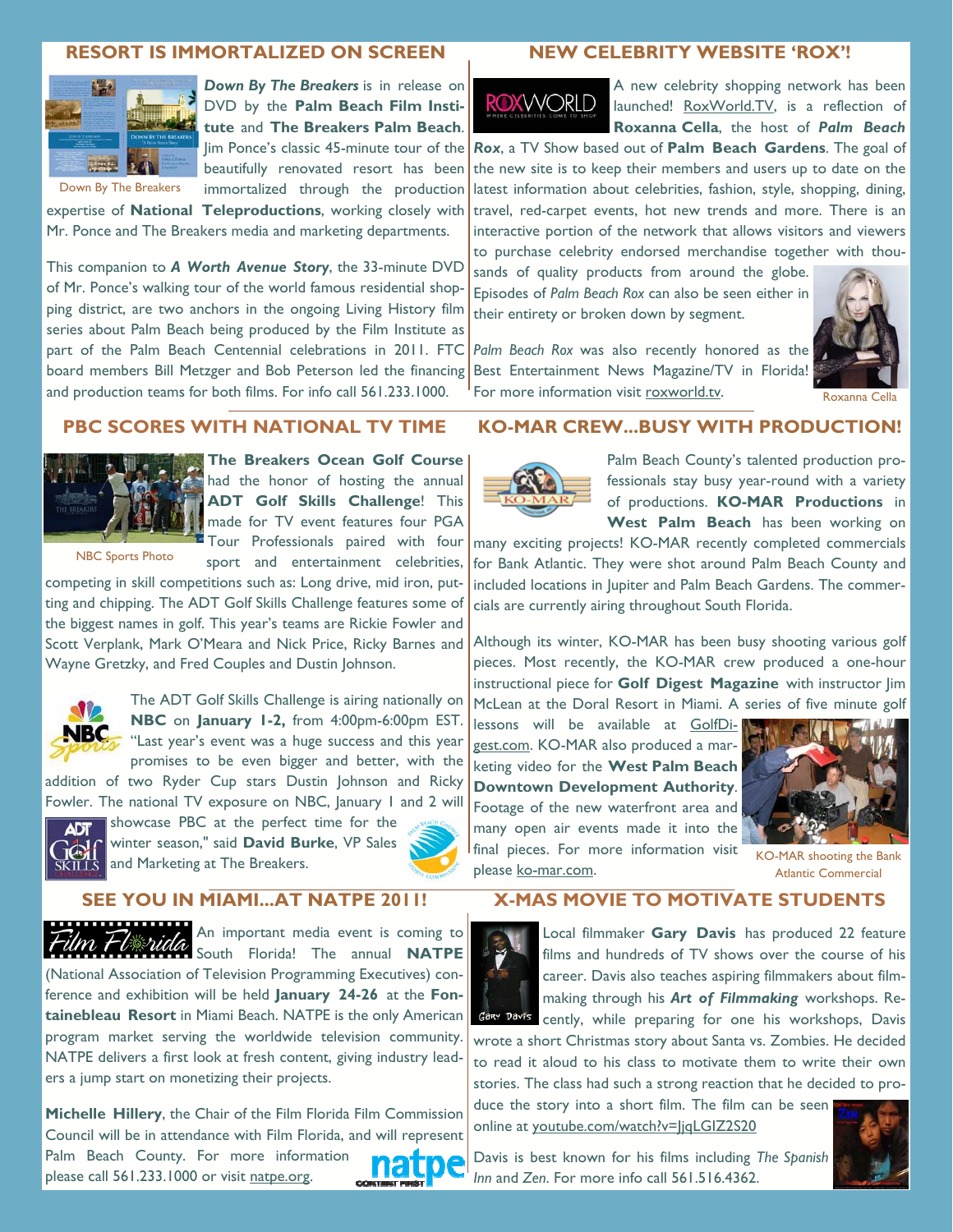## **STUDENT SHOWCASE MOVES INTO NEW DIGS IN BOCA RATON!**



Hundreds of students and film enthusiasts will come together on **Friday, March 25** to honor what could be the next generation of Hollywood filmmakers during the **Palm Beach International Film Festival's Student Showcase of Films (SSOF)**. For the first time, **Film Festival** the 16th annual event will be held at the **Keith C. and Elaine Johnson Wold Performing Arts Center** at **Lynn University** in **Boca Raton**, a sponsor of the 2011 competition.

The SSOF is the largest statewide film competition and awards ceremony for Florida student filmmakers. The juried competition recognizes outstanding high school and college students by presenting over \$10,000 in scholarships and

awards in six film categories, a screenwriting and poster competition. Honoring the legacy of **Mr. Burt Reynolds**, the festival also awards annual scholarships bearing his name, plus a **Sara Fuller Student Scholarship** through **Film Florida**. The professionally staged two and a half hour live awards show hosts more than 800 attendees from around the state of Florida. Past guests of the SSOF include such notables as **Amanda Bynes**, **Vincent Pastore**, **Burt Reynolds,** and **Tico Torres**. Winning student films will also be screened in their entirety at the students' own premiere during the film festival. Film students enrolled in Florida high schools and colleges are encouraged to submit their entries online no later than **Tuesday, February 1.** To submit an

entry, visit pbfilm.com and follow the SSOF link on the upper right hand side of the screen, or visit the Palm Beach County Film & TV Commission's facebook page for more information.

## UNIVERSITY

#### **LEGENDARY ACTOR IN THE SPOTLIGHT**



Save the Date! World-renowned actor **Burt Reynolds** is putting on a special one-man show at **The Lyric Theatre** in Stuart for three nights only from January 10-12. His appearance at the Lyric is a rare opportunity to hear Reynolds' personal reminiscences of his celebrated multi-Burt Reynolds decade career, and in particular, those individuals

who have made it special. "I've met a lot of people over the years who mean a great deal to me," says Reynolds. "This is a kind of bouquet to them." Reynolds, who last took the Lyric stage in 2003, says this performance is the "second act" to his first appearance. With his career still in high gear, there is much more to talk about, including his most recent role as Paul Anderson, an ex-CIA operative in the hit TV show, *Burn Notice*.



Reynolds has been in show biz for over 50 years. He has been in over 100 films, starred in five TV series, and been honored with the most prestigious awards in the industry. It all

adds up to an incredible career that is the inspiration behind his performance at the Lyric. For more info visit lyrictheatre.com.

## **FRENCH FILM FEST IS A SUCCESS!**



**France Cinema Floride** was a success in 2010! According to General Director **Patrick Gimenez**, close to 5900 fans came out to view the ten French films that were screened during this year's line-up. The screenings were held at the **Sunrise Cinemas** 

Mizner Park in Mizner Park. "Boca Raton far exceeded our projected numbers and grew 12% over last year. The loyal Boca Raton audience came out in outstanding numbers," said Gimenez. "Our goal is to exceed all expectations for next year's festival."

Arrangements are already being made with directors, actors and CINEM Aloride producers for the 2011 event. For more information please visit francecinemafloride.com.



Sports Professor **Rick Harrow** and **WPEC Channel 12** partnered with South Florida sports luminaries to document the landscape of professional sports in the region. *The Birth of South Florida Sports* aired on

WPEC Channel 12. The show was about the history of South Florida sports from the inception of the Miami Dolphins in 1966 to LeBron James' decision to join the Miami Heat. The Dolphins, the

Heat, the Marlins and the Panthers were showcased, along with history and impact of golf on Palm Beach County.



LOU GROZA COLLEGIATE PLACE-KICKER AWARD

**The Lou Groza Award Preview Show** aired on **ESPN 760**. Hosts Jason Pugh, Jeremy

Marks-Peltz and Palm Beach County High School football Specialist, Bobby Cline, talked all things Groza. **WPTV Channel 5** and ESPN 760 also provided news coverage on the 2010 Lou Groza Award and Palm Beach County High School Awards. For more newschannel information please contact the



Palm Beach County Sports Commission at 561.233.3180.



## **RESIDENT RECORDS SINGLE FOR NEW FILM**



Taylor Blackwell

Producers the film, *Gina & the G.I.T*. have announced that BAK Middle School student and Jupiter resident **Taylor Blackwell** will sing the first single on the film's soundtrack. "I am thrilled to have Taylor as a part of the project, she is a shining example of the talent

in the County's Arts Programs" said director **Marc Zatorsky**.

She was recently named best actress at the L-Dub Film Festival in Lake Worth for her work in *Touched by Magic*, and also appeared in the recent Burt Reynolds Institute for Film and Theatre benefit at Saks in Palm Beach Gardens, and will be seen in the upcoming feature film *Turkles*. For more info visit TaylorBlackwell.net.